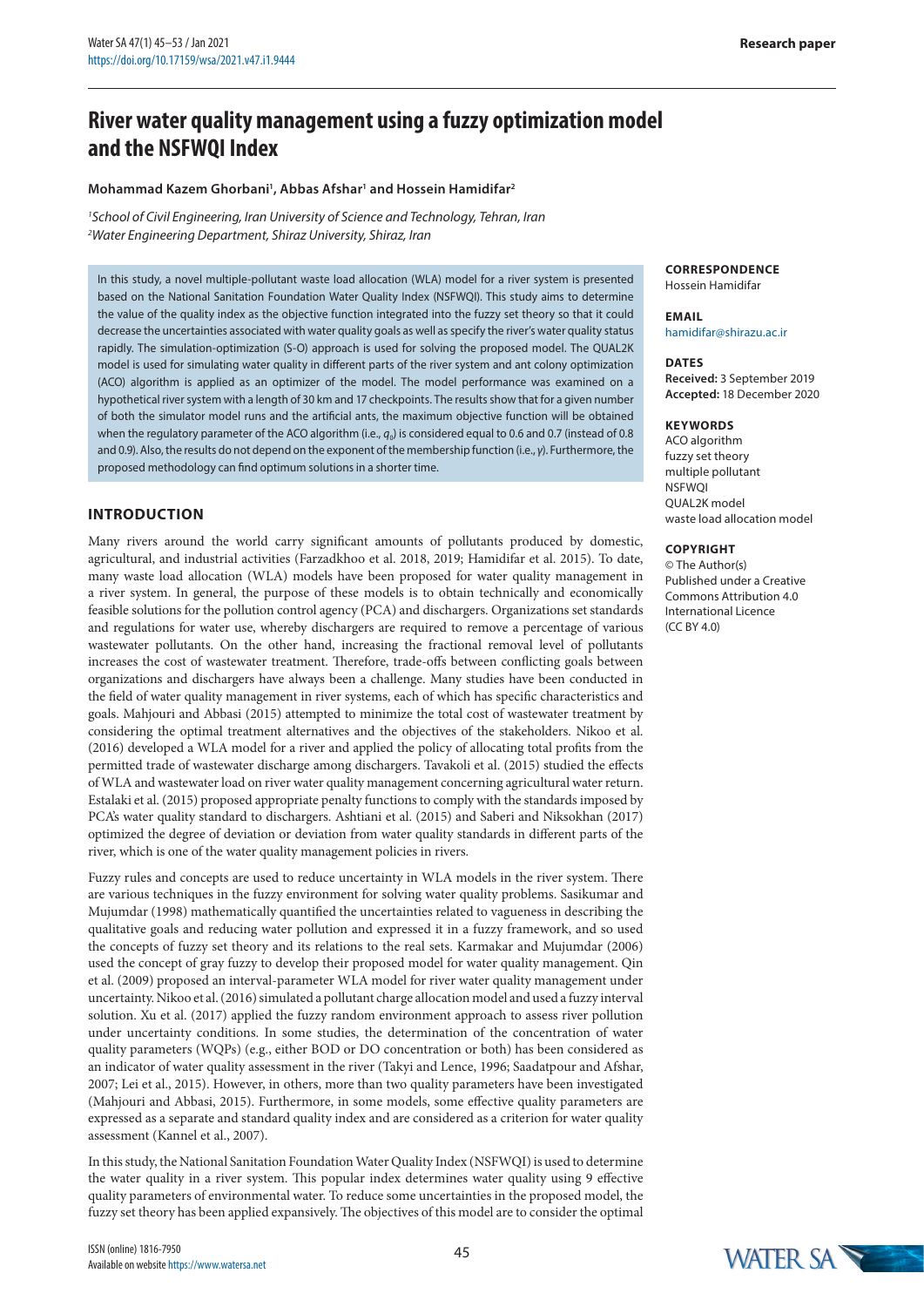water quality in the river for the stakeholders so that the costs of the wastewater treatment plants remain acceptable. Another new approach applied here is to optimize the fuzzy objective function in the form of the average NSFWQI quality index at the river checkpoints. The advantage of using the NSFWQI as the membership function in the proposed model is that it considers the uncertainties related to the WLA model and also can generate a set of more accurate solutions.

To simulate and optimize the river water quality model, the QUAL2K simulator and ant colony optimization (ACO) algorithm are used simultaneously to determine the appropriate solutions of the model, and thus to increase the speed and accuracy in the determination of model solutions. The model is run on a hypothetical river and the results are analysed. The model results can contribute to faster and more accurate decisions.

### **Water quality index (WQI)**

One of the known indices that are used for determining water quality is the NSFWQI, which was provided by Brown et al. (1970) and was supported by the National Sanitation Foundation of the United States. For this reason, Brown's index is also referred to as NSFWQI. This index is scaled from 0 to 100 and is considered as a decreasing index because its values reduce with increasing water pollution. Nine WQPs that have a more important role in human health, with different weighting coefficients, are used in calculating the value of this index. The WQPs include DO, faecal coliforms (FC), BOD, pH, nitrates, phosphates, temperature, turbidity, and total solids (TS). For each of these WQPs, several curves have been presented in terms of the amount or concentration of the parameter and index value associated with the same parameter. For example, the DO concentration curve in terms of the index value is shown in Fig. 1.

After specifying the index value of each of the WQPs using such curves, the following equation can be used for obtaining the NSFWQI value:

$$
NSFWQI = \Pi_{i=1}^{n} \ WQI_{i}^{w_{i}} \tag{1}
$$

where NSFWQI is the index value, WQI*<sup>i</sup>* is the index value related to quality parameter  $i$ ,  $w_i$  is the weighting coefficient related to quality parameter *i*, and *n* is the number of WQPs (here it has 9 parameters). Then, based on the obtained NSFWQI value, the water quality states are obtained. The water quality state can be very poor



**Figure 1**. The curve of DO index value based on its concentration for calculating NSFWQI value (Abbasi and Abbasi, 2012)

(the index value of between 0 and 25), poor (25–30), medium (50–70), good (70–90), and very good (90–100) (Brown et al., 1970; Abbasi and Abbasi, 2012; Tyagi et al., 2013; Nada et al., 2016).

#### **ACO algorithm**

In recent decades, several metaheuristic algorithms have been developed that are generally derived from the activities of nature. These algorithms, including genetic algorithm and ACO, are highly accepted and have been widely used and developed (Dorigo and Stützle, 2019; Babaee Tirkolaee et al., 2020; Gholizadeh and Fazlollahtabar, 2020; Nayak et al., 2020). Also, these algorithms are used to solve linear and nonlinear problems and can obtain desirable or optimal solutions to the problem in less time. Inspired by the social behaviour of ants while searching for food through the release or evaporation of pheromone, the ACO can search for shorter paths (Afshar et al. 2009; Kalhor et al. 2011; Afshar et al. 2015). Briefly, for solving the proposed model using the ACO algorithm, the two following steps can be applied:

**Step 1**. In each of the algorithm iterations, each of the ants selects a random path. Therefore, the collection of ants produces different solutions by passing from different paths. The probability of path choice by an ant is equal to:

$$
P_{ij}(t) = \begin{cases} \frac{[\tau_{ij}(t)]^{\alpha}[\eta_{ij}(t)]^{\beta}}{\sum_{1 \in S} {[\tau_{ij}(t)]^{\alpha}[\eta_{il}(t)]^{\beta}}} & j \in allowed\\ 0 & \text{otherwise} \end{cases}
$$
(2)

where  $P_{ii}(t)$  is the probability of path selection *i* to *j* by each of the ants in iteration *t*,  $\tau_{ii}(t)$  is the heuristic coefficient of path *i* to *j* in iteration *t*, the exponents *α* and *β* parameters specify the importance of pheromone value and heuristic value with respect to each other and *S* is a set including the nodes of the graph of ants' paths that have the possibility of its selection (*l* is a component of this set). Suppose *q* is a random variable that is selected using the normal distribution in the closed interval [0,1] and  $q_0$  ( $q_0$  [0,1]) is a regulatory parameter. Each ant behaves in the following way for selecting the next node in its path (*j*):

$$
j = \begin{cases} \arg_{l \in \text{allowed}} \max\{[\tau_{ij}(t)]^{\alpha}[\eta_{il}(t)]^{\beta}\} & q \le q_0 \\ J & q > q_0 \end{cases}
$$
(3)

where *J* is a random variable that is selected according to the probability distribution of  $P_{ii}(t)$ .

**Step 2**. The solutions obtained in the previous step are evaluated based on the objective function of the problem. Then the updating process of the pheromone trail is done based on the path of the best ant as follows:

$$
\tau_{ij}(t+1) \leftarrow \frac{\text{iteration}}{\rho} \tau_{ij}(t) + (1-\rho) \Delta \tau_{ij} \tag{4}
$$

where  $\tau_{ij}(t)$  is pheromone concentration deposited in the path *i* to the path *j* in iteration *t*,  $\rho$  ( $\rho$ [0,1]) is evaporation value of pheromone, the symbol  $\leftarrow$  *iteration* shows the next iteration and  $\Delta\tau_{ii}$  is the updating value of pheromone trail in the path *i* to the path *j*.  $\Delta \tau_{ii}$  value is obtained by the following equation:

$$
\Delta \tau_{ij} = \begin{cases}\n\frac{Q}{f(B)} & \text{if (i, j) is travelled by the best ant} \\
0 & \text{otherwise}\n\end{cases}
$$
\n(5)

where *Q* is a constant value and equals the pheromone value that an ant deposits after the exploitation of the  $i<sup>th</sup>$  path and  $f(B)$  is the best value of the objective function in each iteration. This process continues up to obtaining several predefined iterations or the required solutions (Dorigo and Gambardella, 1997; Afshar et al., 2009; Mellal and Williams, 2018).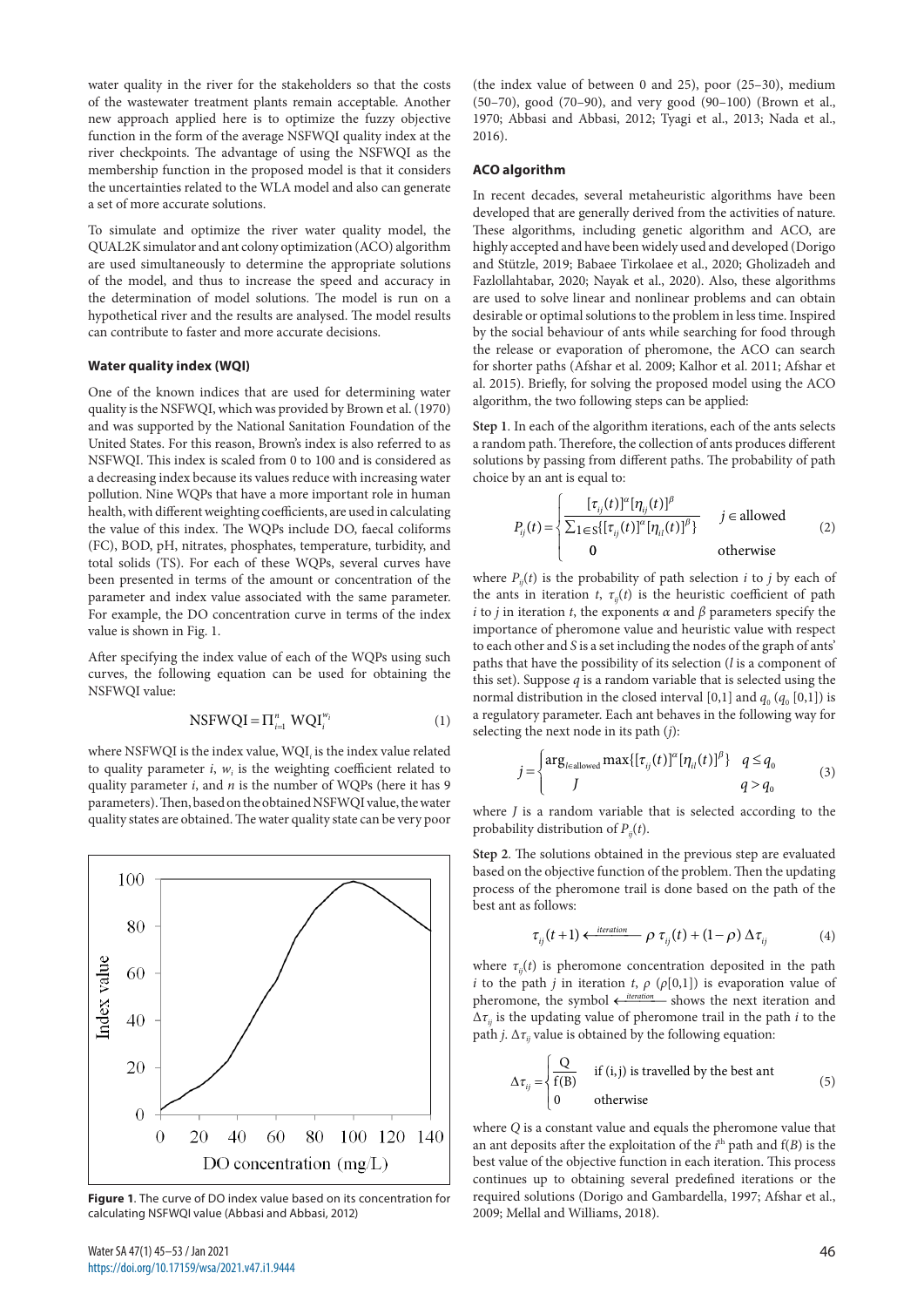#### **Proposed model**

In recent decades, to quantify approximate, experimental, or nonclassical phenomena, the concepts of fuzzy logic have been widely used or developed in the work of researchers (Huang et al., 2015; Azad et al., 2018a; Azad et al., 2018b; Feng et al., 2018; Marks et al., 2018; Liu et al., 2019; Mooselu et al., 2019b; Hasanzadeh et al., 2020; Teixeira et al., 2020).

In fuzzy logic, there is a need for a set whose range is flexible and roughly defined. This type of set is called a fuzzy set. The membership of elements in fuzzy sets is expressed by the degree of membership, which is a number between 0 and 1. Also, the function that expresses the degree of membership of a set is called the membership function (Sasikumar and Mujumdar, 1998; Wong and Lai; 2011; Zimmermann, 2011).

As noted before, the fuzzy set theory was used for the proposed model. Water quality standards according to PCA's goals were considered based on the average WQI value. The WQI which was applied here (i.e. NSFWQI) was a decreasing index (value decreased with increasing pollution). Also, the water quality standards are usually restricted by bounds (into an interval). Suppose these standards are a fuzzy set. Based on the definition, a membership function of each fuzzy set has to select a continuous and real value between 0 and 1. In accordance with the abovementioned issues, the appropriate membership function (linear or nonlinear) for average WQI is given as follows:

$$
\mu(I_i) = \begin{cases}\n0 & I_i \le I_{\text{imin}} \\
\frac{I_i - I_{\text{imin}}}{I_{\text{imax}} - I_{\text{imin}}}\n\end{cases} \qquad\nI_{\text{imin}} \le I_i \le I_{\text{imax}} \qquad (6)
$$

where  $\mu(I_i)$  is the membership function of fuzzy set,  $I_i$  is average NSFWQI for all checkpoints in the river system for ant  $i$ ,  $I_{\text{imin}}$  and *I*<sub>imax</sub> are the minimum and maximum of *I<sub>i</sub>*, respectively, and *γ* is the exponent of membership function and non-zero real number. This membership function is plotted in Fig. 2.

To calculate the optimum value of average NSFWQI in the river system, the following model was proposed:

$$
\text{Max} \left[ \frac{I_i - I_{\text{imin}}}{I_{\text{imax}} - I_{\text{imin}}} \right]^\gamma \quad \forall \ i \tag{7}
$$

Subject to:

$$
I_{\min} \le I_{i} \le I_{\max} \qquad \forall i \tag{8}
$$

$$
I_{ij\text{min}} \le I_{ij} \le I_{ij\text{max}} \qquad \forall i, j \tag{9}
$$

$$
C_{k_{\min}} \leq C_k \leq C_{k_{\max}} \qquad \forall k \tag{10}
$$

$$
C_{\text{klmin}} \le C_{\text{k}} \le C_{\text{klmax}} \qquad \forall k \tag{11}
$$

$$
\mathbf{I}_{i} = \frac{1}{NCP} \sum_{j=1}^{NCP} I_{ij} \qquad \forall i, j \tag{12}
$$

$$
C_{\mathbf{k}} = \sum_{l=1}^{\text{ND}} C_{kl} \qquad \forall k, l \tag{13}
$$

where  $I_{ii}$  is the average NSFWQI value for the ant  $i$  in the checkpoint *j* (the same NSFWQI value in Eq. 1),  $I_{\text{imin}}$  and  $I_{\text{limax}}$ are the minimum and maximum values of  $I_{ij}$ , respectively,  $C_k$  is total wastewater treatment costs for all treatment units in the river system and scenario  $k$ ,  $C_{kl}$  is wastewater treatment cost for scenario *k* and treatment unit *l*,  $C_{kmin}$  and  $C_{kmax}$  are the minimum and maximum  $C_{kl}$  values, respectively, NCP is the number of the checkpoints in the river system and ND is the number of treatment units. Other parameters were defined above.



**Figure 2**. Fuzzy membership function for average NSFWQI value

Equation 7 is the objective function that was considered in the proposed model. Equations 8 and 9 are crisp constraints related to the PCA's goal and limit the average amount of NSFWQI and NSFWQI values in each river checkpoint, respectively. Equations 10 and 11 are crisp constraints related to the discharger's goal and limit the total wastewater treatment cost and the amount of treatment cost in each treatment unit, respectively. Equations 12 and 13 address the method of calculating the average amount of NSFWQI and the total treatment cost, respectively (Sasikumar and Mujumdar, 1998; Zimmermann, 2011; Cullis et al., 2018; De Ketele et al., 2018; Namugize and Jewitt, 2018).

### **Simulation-optimization (S-O) approach**

The S-O approach is one of the most practical techniques for solving the quality and quantity problems that determine the required problem parameters with the use of a suitable simulation program or model in the first stage, and determines the optimum problem solutions extracted from the results of the simulation model with the use of a suitable optimization algorithm in the second stage (Saadatpour and Afshar, 2007; Skardi et al., 2015; Mooselu et al., 2019a; Dehghanipour et al. 2020).

As stated in the previous sections, in this research the S-O approach was used to link the WLA model to a water quality simulation model. The simulator model used here was QUAL2K and the optimizer model was the ACO algorithm. The implementation stages of the S-O approach for solving the proposed model are presented in Fig. 3.

The following steps present a perfect description of this approach:

**Step 1**. Before starting, the initial data extracted from Mostafavi (2010) have been entered into the simulator model. Initial data include the hydraulic characteristics of the river, water quality characteristics (such as the concentration of the untreated WQPs in each of the treatment units), and constant coefficients and parameters in the equations imposed on the water quality problems. Then, the optimizer program is implemented.

**Step 2**. At first, the number of program iterations and the number of required ants for running the program are specified. To do this, an initial pheromone trail is done and the amount equal to each one for all the paths is defined. There are different criteria for specifying the number of appropriate iterations for the optimizer algorithm. One of the criteria is to increase the number of iterations until an appropriate convergence is achieved in the path of all ants.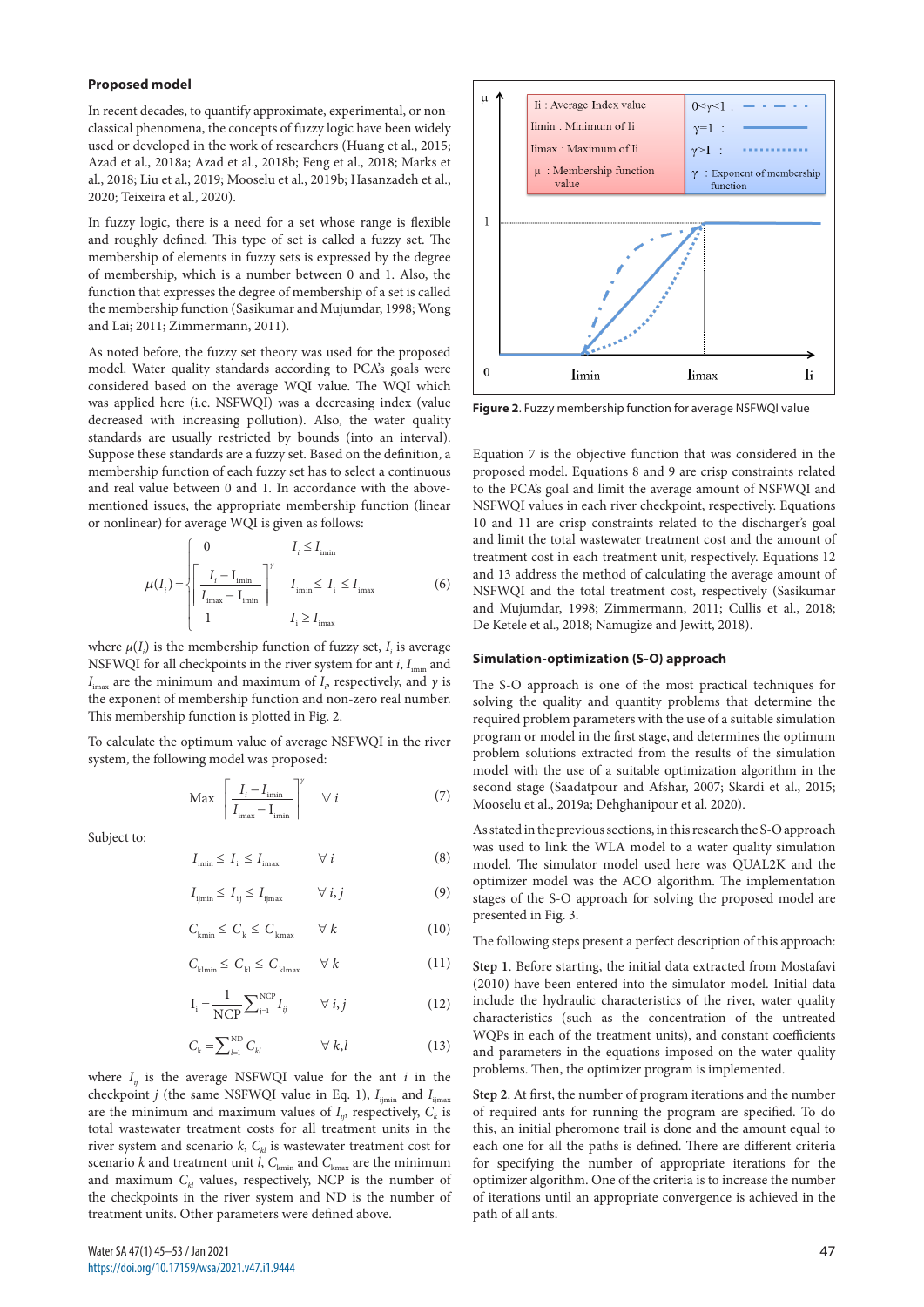

**Figure 3.** S-O approach used for the proposed model

**Step 3**. One ant selects various scenarios for each of the treatment units based on a relatively random process. Now, the simulator model is used.

**Step 4**. Based on the selective scenarios, different levels of pollutants are removed by the units which discharge into the river.

**Step 5**. The simulator model runs based on the initial data (in Step 1) and the fractional removal levels of pollutants (in Step 4) and then returns the amount of the WQPs in different parts of the river as output data. Furthermore, the optimizer model is run.

**Step 6**. The index value of each of the WQPs is calculated for all river checkpoints. The relationship between the amount or concentration of WQPs and their respective index values are presented by the special curves (such as the one shown in Fig. 1). In order to use these figures in the optimizer model, after fitting more than 100 effective points of the curves, the equations of the index value based on concentration value for all WQPs with high precision are extracted and the optimizer model is given.

**Step 7**. The index value is calculated (based on Eq. 1) for each of the river checkpoints. In this step, if the considered ant is not the final ant, there is a return to Step 3; otherwise, it is continued from Step 8. Also, if Constraints 9 and 11 are not established, the next iteration should be followed and Step 3 should be started.

**Step 8**. At first, the average values of NSFWQI are calculated for all ants (according to Eq. 12). Then, these values are replaced in the fuzzy membership function and their maximum values are selected. If Constraints 8 and 10 are not established, the program should go to the next iteration.

**Step 9**. In this step, updating of the pheromone concentration takes place based on the maximum value of the objective function (according to Eqs. 4 and 5). All of the above steps will be repeated

to the final iteration which was considered for the optimizer program.

## **Case study**

To evaluate the performance of the proposed model, a hypothetical river system (Mostafavi, 2010) with a length of 30 km was used (Fig. 4).

As can be seen in Fig. 4, the river included 6 river reaches and 5 dischargers that discharge wastewater into the river. Here, there were 16 separate elements and, in the midst of these elements, there were the considered checkpoints. The inlet and outlet of the river were considered as the checkpoints; therefore, there were 17 checkpoints in the river system. The river has a wide rectangular cross-section and the average air temperature in the location of the river was 20°C (Mostafavi, 2010).



**Figure 4**. Schematic view of the river network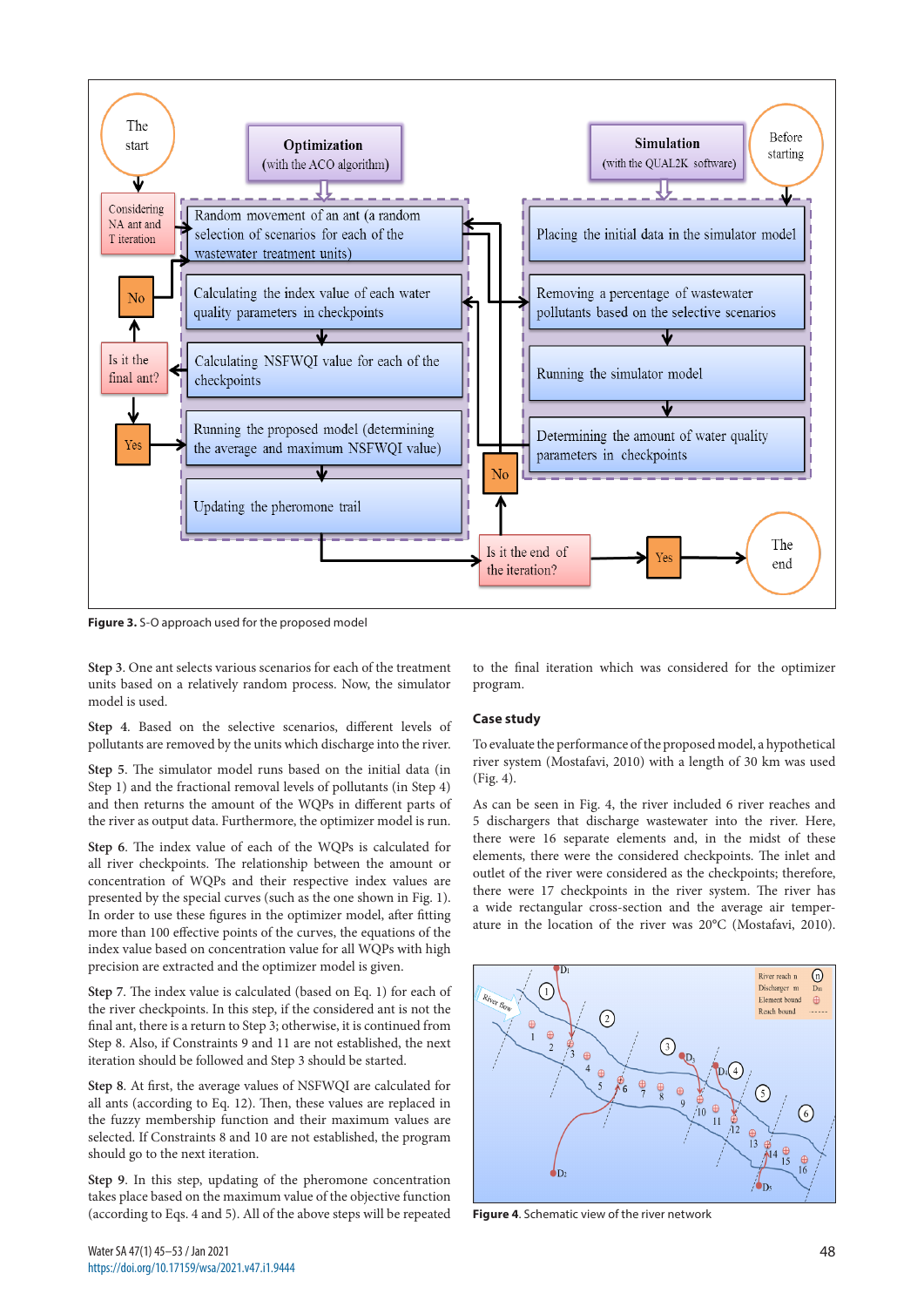To determine the re-aeration coefficient, the O'Conner and Dobbins equation was used (Sasikumar and Mujumdar, 1998). The hydraulic characteristics of the river are given in Table 1. The characteristics of the untreated wastewater for each of the treatment units as well as the river upstream are given in Table 2. The concentration of the total suspended solids (TSS) given in this table plays an important role in the calculations of the simulator model. However, it is ineffective in the determination of the WQI value. Fractional removal levels associated with different scenarios and wastewater treatment costs associated with the treatment units are given in Tables 3 and 4, respectively. The number of parameters intended for the proposed and the optimizer model can be seen in Table 5. NA in the table is the number of artificial ants applied to the optimizer model. The values in this table have been determined based on previous studies (Van Note et al., 1975; Sasikumar and Mujumdar, 1998; Eheart and Ng, 2004; Afshar et al., 2009; Mostafavi, 2010) and trial-and-error during the model execution.

|  | Table 1. Hydraulic characteristics of the river (Mostafavi, 2010) |  |
|--|-------------------------------------------------------------------|--|
|--|-------------------------------------------------------------------|--|

| River reach<br>(1) | (2) | Number of checkpoints Length of the reach (km)<br>(3) | River flow $(m^3/s)$<br>(4) | Width of the reach (m)<br>(5) | <b>Manning coefficient</b><br>(6) |
|--------------------|-----|-------------------------------------------------------|-----------------------------|-------------------------------|-----------------------------------|
|                    |     |                                                       | 3.2                         |                               | 0.060                             |
|                    |     |                                                       | 3.32                        | 5.5                           | 0.060                             |
|                    |     |                                                       | 3.48                        | 5.5                           | 0.055                             |
|                    |     |                                                       | 3.68                        |                               | 0.064                             |
|                    |     |                                                       | 3.93                        |                               | 0.064                             |
| 6                  |     |                                                       | 4.25                        | 6.5                           | 0.055                             |

|  |  | Table 2. Quality characteristic of untreated wastewater in each of the treatment units and river upstream (Mostafavi, 2010) |  |  |  |
|--|--|-----------------------------------------------------------------------------------------------------------------------------|--|--|--|
|--|--|-----------------------------------------------------------------------------------------------------------------------------|--|--|--|

| Water quality parameters         | Upstream concentration | Unit 1      | Unit 2  | Unit 3 | Unit 4  | Unit 5         |
|----------------------------------|------------------------|-------------|---------|--------|---------|----------------|
| DO(mq/L)                         | 8.5                    | 2.5         |         | 3.5    | 4       | $\overline{2}$ |
| Faecal coliform (no. per 100 mL) | 100                    | 000 000 0   | 1 0 0 0 | 1000   | 100 000 | 1000           |
| pH                               | 7.2                    | 6           | 6.7     | 6.4    | 8.5     | 7.5            |
| BOD (mg/L)                       | 5                      | 280         | 1 100   | 400    | 100     | 700            |
| Nitrate (mg/L)                   |                        | $\mathbf 0$ | 0       | 100    | 0       | 1600           |
| Phosphate (mg/L)                 |                        | 9.2         | 20      | 30     | 800     | 50             |
| Temperature (°C)                 | 22                     | 25          | 22      | 27     | 20      | 32             |
| Turbidity (NTU)                  | 8                      | 320         | 640     | 240    | 1050    | 560            |
| Total suspended solids (mg/L)    | 10                     | 400         | 800     | 300    | 300     | 700            |
| Total solids (mg/L)              | 30                     | 1 200       | 2400    | 900    | 3 9 0 0 | 2 1 0 0        |

**Table 3**. Fractional removal level for different scenarios (Van Note et al., 1975; Eheart and Ng, 2004)

**Table 4.** Wastewater treatment costs of different treatment units under different scenarios (Van Note et al., 1975; Eheart and Ng, 2004)

|                           |                | Percentage removal |            |            |           | <b>Scenario</b> | Wastewater treatment cost (million USD per year) |        |        |        |        |
|---------------------------|----------------|--------------------|------------|------------|-----------|-----------------|--------------------------------------------------|--------|--------|--------|--------|
| <b>Treatment scenario</b> | <b>Nitrate</b> | Phosphate          | <b>TSS</b> | <b>BOD</b> | Turbidity |                 | Unit 1                                           | Unit 2 | Unit 3 | Unit 4 | Unit 5 |
|                           | 0              | 10                 | 52         | 32         | 50        |                 | 0.26                                             | 0.31   | 0.35   | 0.39   | 0.45   |
|                           | 0              | 80                 | 75         | 55         | 75        | 2               | 0.38                                             | 0.46   | 0.54   | 0.62   | 0.74   |
| 3                         | 0              | 20                 | 85         | 85         | 85        | 3               | 0.37                                             | 0.45   | 0.50   | 0.57   | 0.67   |
| 4                         | 0              | 83                 | 93         | 90         | 90        | 4               | 0.50                                             | 0.60   | 0.68   | 0.77   | 0.93   |
| 5                         | 0              | 27                 | 90         | 91         | 90        | 5               | 0.46                                             | 0.55   | 0.61   | 0.69   | 0.81   |
| 6                         | 0              | 83                 | 93         | 92         | 90        | 6               | 0.56                                             | 0.67   | 0.77   | 0.88   | 1.04   |
|                           | 0              | 82                 | 91         | 91         | 90        | 7               | 0.55                                             | 0.65   | 0.74   | 0.86   | 1.02   |
| 8                         | 0              | 64                 | 97         | 95         | 95        | 8               | 0.51                                             | 0.61   | 0.70   | 0.79   | 0.92   |
| 9                         | 0              | 72                 | 99         | 98         | 97        | 9               | 0.80                                             | 0.99   | 1.14   | 1.31   | 1.57   |
| 10                        | 0              | 92                 | 98         | 97         | 97        | 10              | 0.57                                             | 0.71   | 0.82   | 0.94   | 1.10   |
| 11                        | 80             | 20                 | 93         | 95         | 90        | 11              | 0.50                                             | 0.62   | 0.70   | 0.81   | 0.94   |
| 12                        | 80             | 80                 | 91         | 88         | 90        | 12              | 0.52                                             | 0.63   | 0.72   | 0.84   | 0.99   |

**Table 5.** Values considered for parameters of the proposed model and the optimizer algorithm

|                    |           | Parameters of the proposed model |        | Parameters of the optimizer algorithm |                    |  |  |  |
|--------------------|-----------|----------------------------------|--------|---------------------------------------|--------------------|--|--|--|
| Parameter          | Amount    | Parameter                        | Amount | Parameter                             | Amount             |  |  |  |
| <b>NCP</b>         | 17        | 'ijmax                           | 100    | C                                     | 0.9                |  |  |  |
| <b>ND</b>          |           | $\mathsf{C}_{kmin}$              | 1.94   | $\alpha$                              |                    |  |  |  |
| $\vee$             | 0.5, 1, 2 | $C_{kmax}$                       | 4.64   |                                       |                    |  |  |  |
| $I_{\text{imin}}$  | 35        | $C_{k   min}$                    | 0.26   | $q_{0}$                               | 0.6, 0.7, 0.8, 0.9 |  |  |  |
| $I_{\text{imax}}$  | 90        | $C_{k \mid max}$                 | 1.4    | <b>NA</b>                             | 20                 |  |  |  |
| l <sub>ijmin</sub> | 25        |                                  |        |                                       |                    |  |  |  |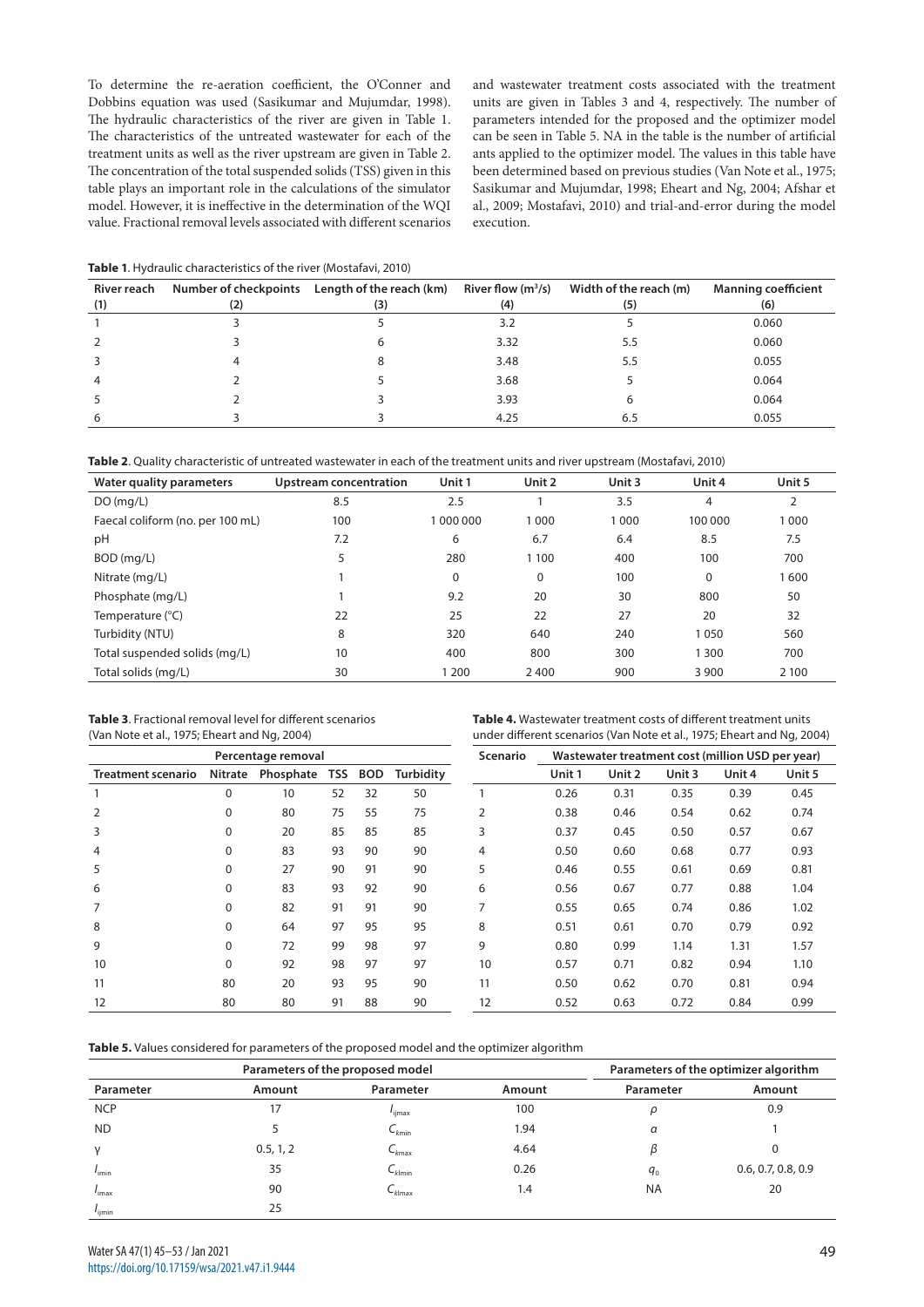## **RESULTS AND DISCUSSION**

In this section, the results of the proposed model implementation are investigated and analysed. The model was executed on a hypothetical river (see Fig. 4) with the specifications and data given in Tables 1 to 5. This model was analysed by 30 successful and acceptable implementations of different values of  $q_0$  and  $\gamma$ .

As mentioned before,  $q_0$  is the regulatory parameter of the ACO algorithm and  $\gamma$  is the exponent of the membership function of average NSFWQI. At first, the obtained solution from the QUAL2K was examined with 100 and 150 iterations. As complete stability was not achieved in the solution (i.e., the ant path) in some cases, 200 iterations of parameters  $q_0$  and  $\gamma$  were used. As a result, the QUAL2K model was underwent 200 iterations for each optimal solution. Also, 20 artificial ants were preferred for searching the random paths in the optimizer algorithm. The objective function values obtained with 30 implementations of the optimizer program for each of the various values of  $q_0$  (0.6, 0.7, 0.8, and 0.9) and *γ* (0.5 and 2) are shown in Figs 5 and 6.

As can be seen, the objective function values was highest for  $q_0 = 0.6$  and lowest for  $q_0 = 0.9$ . For  $q_0 = 0.6$  and  $q_0 = 0.7$  in different implementations of the optimizer program, these values were similar and, comparatively, identical. Based on these figures, reduction of  $q_0$  from 0.9 to 0.6 led to a decrease in exploitation and increase in exploration in searching for the next path by ants. In other words, in this model, ants prefer to search more newly discovered paths and there is less likelihood of choosing the paths with a higher concentration of pheromone on which the best ants have passed. Based on these figures, it can be inferred that the objective function values obtained from the model equal to 0.6 and 0.7 were more appropriate, and the exploitation phenomenon was prominent in determining the optimum solutions. Statistical analysis of the data from Figs 5 and 6 and other outputs of the program is presented in Table 6.

In Columns 3 to 7, statistical elements of objective function values for 1 to 30 program implementation iterations are given. Columns 8 to 10 include the data associated with the maximum objective function values (based on data in Column 3). In Columns 11 to 15, the selective scenario number is given for the treatment units according to the maximum values of the objective function.



**Figure 5**. Objective function values vs. number of times the optimizer program was run for  $γ = 0.5$  and different values of  $q_0$  ( $q_0$  is the regulatory parameter of the ACO algorithm and *γ* is the exponent of the membership function of average NSFWQI)



**Figure 6.** Objective function values vs. numbers of times the optimizer program was run for  $γ = 2$  and different values of  $q_0$ 

|  |  |  | Table 6. Summary of the results of the proposed model with the S-O approach |
|--|--|--|-----------------------------------------------------------------------------|
|--|--|--|-----------------------------------------------------------------------------|

| Model<br>parameters |              | Objective function values (×104) |         |         |                              |         | According to the maximum value of<br>the objective function (Column 3) |               |                                     | Scenario number for treatment units<br>based on the maximum value of the<br>objective function (Column 3) |        |        |        |        |
|---------------------|--------------|----------------------------------|---------|---------|------------------------------|---------|------------------------------------------------------------------------|---------------|-------------------------------------|-----------------------------------------------------------------------------------------------------------|--------|--------|--------|--------|
| $q_{0}$             | γ            | Max                              | Min     | Average | <b>Standard</b><br>deviation | Mode    | <b>Iteration</b>                                                       | Ave.<br>index | Total costs (mill.<br>USD per year) | Unit 1                                                                                                    | Unit 2 | Unit 3 | Unit 4 | Unit 5 |
| (1)                 | (2)          | (3)                              | (4)     | (5)     | (6)                          | (7)     | (8)                                                                    | (9)           | (10)                                | (11)                                                                                                      | (12)   | (13)   | (14)   | (15)   |
| 0.6                 | 0.5          | 3 9 5 6                          | 3826    | 3 9 2 4 | 37                           | 3 9 5 6 | 6                                                                      | 43.61         | 3.98                                | 10                                                                                                        | 10     | 10     | 10     | 11     |
|                     | $\mathbf{1}$ | 1565                             | 1468    | 1536    | 32                           | 1565    | $\overline{7}$                                                         | 43.61         | 3.98                                | 10                                                                                                        | 10     | 10     | 10     | 11     |
|                     | 2            | 245                              | 199     | 229     | 15                           | 241     | 4                                                                      | 43.61         | 3.98                                | 10                                                                                                        | 10     | 10     | 10     | 11     |
| 0.7                 | 0.5          | 3 9 5 6                          | 3723    | 3873    | 61                           | 3 9 3 9 | 3                                                                      | 43.61         | 3.98                                | 10                                                                                                        | 10     | 10     | 10     | 11     |
|                     | 1            | 1565                             | 1 3 1 0 | 1488    | 66                           | 1492    | 3                                                                      | 43.61         | 3.98                                | 10                                                                                                        | 10     | 10     | 10     | 11     |
|                     | 2            | 245                              | 197     | 224     | 15                           | 241     | 4                                                                      | 43.61         | 3.98                                | 10                                                                                                        | 10     | 10     | 10     | 11     |
| 0.8                 | 0.5          | 3757                             | 3 0 21  | 3469    | 186                          | 3 3 5 4 | 2                                                                      | 42.76         | 3.88                                | 12                                                                                                        | 10     | 12     | 10     | 12     |
|                     |              | 1484                             | 863     | 1 1 3 5 | 197                          | 913     | 1                                                                      | 43.16         | 3.93                                | 12                                                                                                        | 10     | 10     | 10     | 11     |
|                     | 2            | 199                              | 74      | 105     | 29                           | 83      | 1                                                                      | 42.76         | 3.86                                | 11                                                                                                        | 10     | 12     | 10     | 12     |
| 0.9                 | 0.5          | 2964                             | 1032    | 2587    | 435                          | 2837    | 1                                                                      | 39.83         | 3.63                                | 12                                                                                                        | 12     | 11     | 12     | 11     |
|                     |              | 878                              | 248     | 616     | 221                          | 805     | 2                                                                      | 39.83         | 3.63                                | 12                                                                                                        | 12     | 11     | 12     | 11     |
|                     | 2            | 76                               |         | 21      | 25                           | 1       |                                                                        | 39.79         | 3.65                                | 12                                                                                                        | 12     | 12     | 12     | 11     |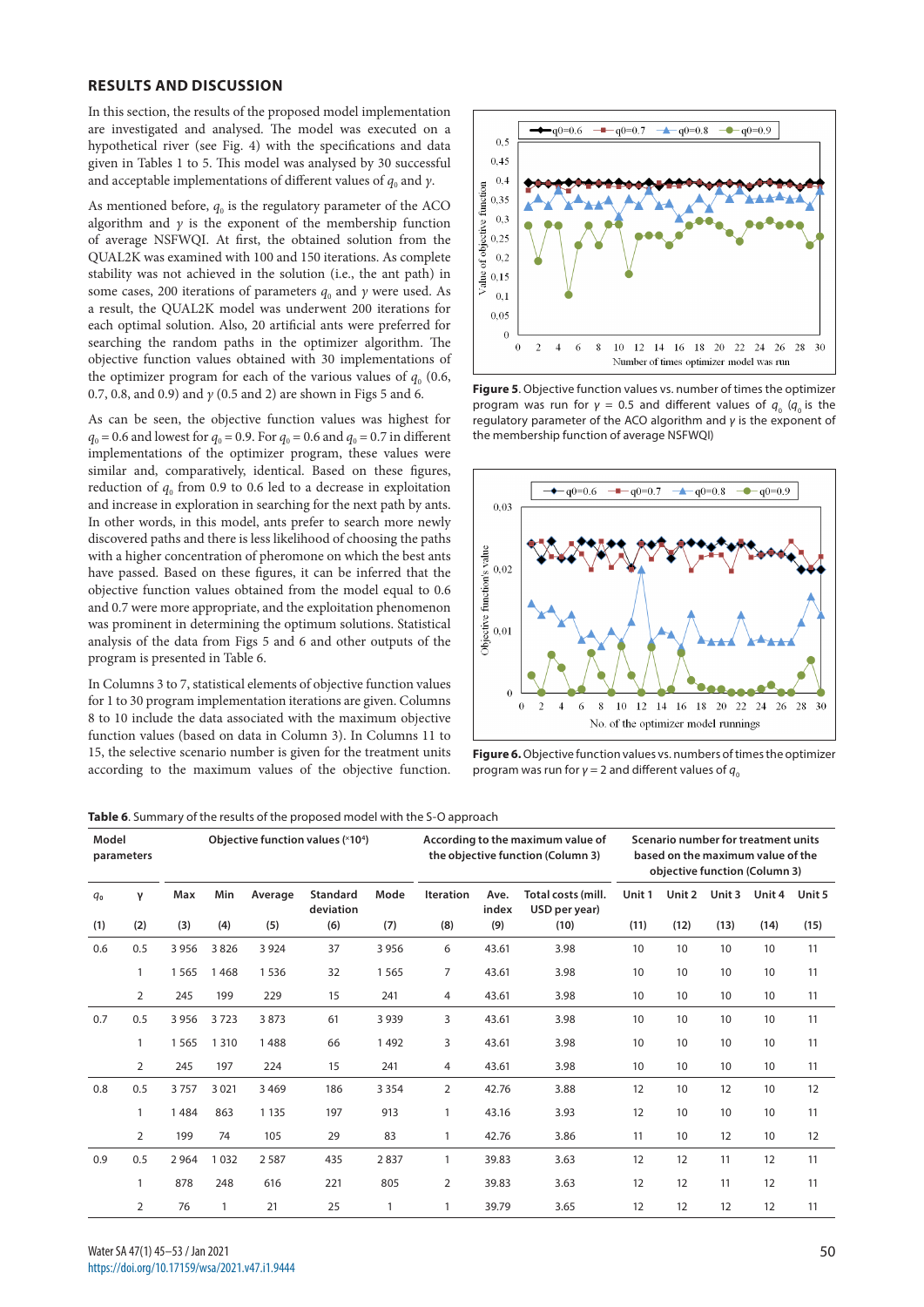These data can help in understanding and analysing the model. A brief analysis of the data in the table is offered below:

- 1. The appropriate solutions in the proposed model can be the same as the maximum values of the objective function which are obtained for  $q_0$  equal to 0.6 and 0.7. Also, in this case, and for each of the  $\gamma$  values, the maximum values of the corresponding objective function had the same values. This is why the data of Columns 9 to 15 demonstrated the same values for values of  $q_0$  equal to 0.6 and 0.7. These  $q_0$ included the same values of the average index, the same total cost, and also the same treatment scenario number.
- 2. For *q*0 equal to 0.6 and *γ* values equal to 0.5 and 1, the solutions were obtained by 30 runs of the optimizer program. Therefore, it is concluded that obtaining appropriate solutions is possible by implementing a few runs of the optimization model, and this can increase the chances of finding the solutions. Besides, the standard deviation values for  $\gamma = 1$  were less than that for  $\gamma = 0.5$ . So, the case of  $q_0 = 0.6$  and  $\gamma = 1$  can be considered as the best possible solution; therefore, the more appropriate objective function of the model was equal to 0.1565 and the total wastewater treatment costs for all the treatment units was 3.98 million USD/yr and the optimal scenarios related to the units of 1 to 5 were 10, 10, 10, 10 and 11, respectively.
- For  $q_0$  equal to 0.6 and values of  $\gamma$  equal to 0.5 and 1, the maximum value of the objective function was equal to the mode value, i.e., the maximum value of the objective function had the highest iteration obtained from running the optimizer program 30 times, while the maximum value of the objective function was repeated only once according to Column 8 in Table 6. On the other hand, for  $q_0 = 0.9$  and  $\gamma$  = 2, the minimum value of the objective function was equal to the mode value; generally, it can be observed that by increasing the value of  $q_0$  from 0.6 to 0.9 the program deviates from the optimal solutions and searches the nonoptimal solutions. It is recommended that, for high values of  $q_0$ , the number of program iterations is extremely high, although the maximum obtained values might not be very suitable.
- 4. As is evident from Points 1 and 2, the set of obtained solutions associated with  $q_0$  values equal to 0.6 and 0.7 can be considered as the optimal solutions of the model. Also, because of the negligible difference between the maximum and minimum values of the objective function for two of the  $q_0$ , these show the lowest standard deviation among all  $q_0$  values studied. The same results can be observed for  $q_0$  = 0.9 and  $\gamma$  = 2. The standard deviation values are shown in Column 6 of Table 6. This means that, under these conditions, less time and a lower number of the program's executions (less than 30 times) can lead to near-optimal solutions (not necessarily optimal).
- 5. According to the contents of Point 3 and the data presented in Table 6, it can be stated that for the values of  $q_0$  equal to 0.6 and 0.7, the standard deviation of the data was lowest and the difference between the values of the model and maximum values of the objective function was less related to other conditions of the problem. Therefore, it can require less time and fewer program iterations (less than 30) to obtain optimal solutions. Also, for  $q_0$  values equal to 0.8 and 0.9, in which the standard deviation of the data was high and the difference between mode value and the maximum value of the objective function was higher than those for other  $q_0$  values, the iteration number of the optimizer model for obtaining the optimal solutions becomes much higher. In this condition, the obtained maximum solutions were not optimal.



**Figure 7**. NSFWQI values for 17 checkpoints of the river based on the maximum value of the objective function for different values of  $q_{_0}$  and *γ* = 0.5



**Figure 8**. NSFWQI values for 17 checkpoints of the river based on the maximum value of the objective function for different values of  $q_{_0}$  and *γ* = 2

6. Figs 7 and 8 show the curves related to the NSFWQI values for 17 checkpoints of the river associated with the maximum values of the objective function for different values of  $q_0$  and for values of *γ* equal to 0.5 and 2, respectively.

The values of the WQI index between Checkpoints 1 to 3 are the same in all cases because based on the hypothetical river structures (Fig. 4), the first wastewater treatment unit was located on the border of Checkpoints 1 to 3. So these checkpoints had the same qualitative behaviour. There are large jumps at Checkpoints 3, 6, 10, 12, and 14 which showed the establishment of 5 wastewater treatment units before the border checkpoints and drastically altered the behaviour of the river water quality parameters.

# **CONCLUSION**

In this study, a WLA optimization model using the constraints of the wastewater treatment costs along with the objective function of the average NSFWQI and fuzzy approach was proposed. The use of the NSFWQI accelerates the understanding of the water quality in rivers and the fuzzy approach can decrease the uncertainties related to the model goals. Also, the S-O approach with the QUAL2K simulator model and the ACO algorithm were applied for solving the problem. The use of the S-O approach accelerates the program's execution. The model results showed that for the regulatory parameter of the ACO algorithm,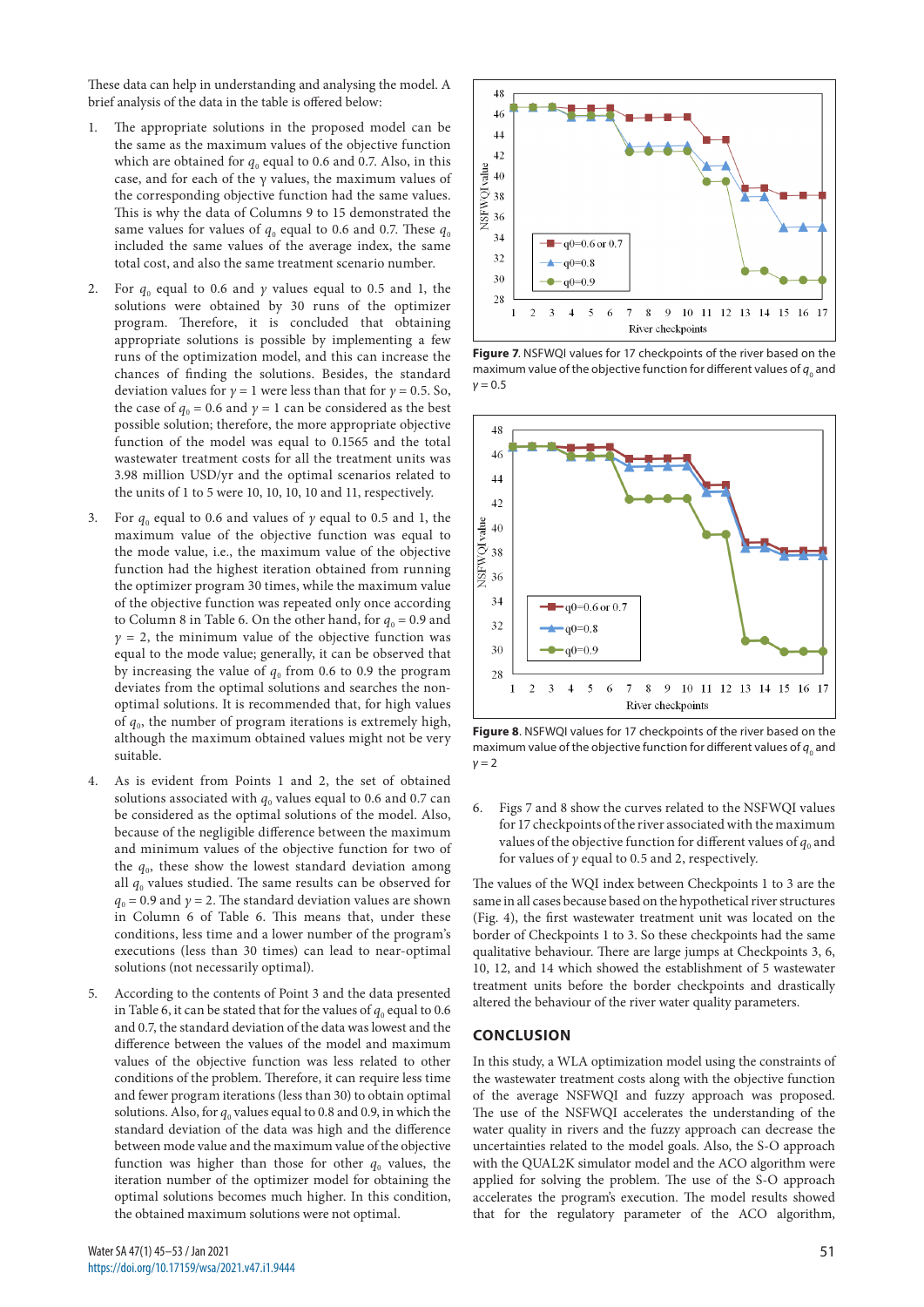i.e.,  $q_0$ , values equal to 0.6 or 0.7, and for the exponent of the membership function of the average NSFWQI, i.e., *γ* values equal to 0.5, 1 and 2, the objective function has the maximum value and the results are the best possible values. In this case, treatment costs, average NSFWQI values, and appropriate scenarios for river system management will be obtained. This model is expansible; it can be developed for multi-objective models in the future, considering other uncertainties and constraints. Hence, planning and management of the water resources can be undertaken using a more complete and integrated approach.

## **REFERENCES**

- ABBASI T and ABBASI SA (2012) *Water Quality Indices*. Elsevier, Amsterdam.
- AFSHAR A, MASSOUMI F, AFSHAR A and MARINO MA (2015) State of the art review of ant colony optimization applications in water resource management. *Water Resour. Manage*. **29** (11) 3891–3904. <https://doi.org/10.1007/s11269-015-1016-9>
- AFSHAR A, SHARIFI F and JALALI MR (2009) Non-dominated archiving multi-colony ant algorithm for multi-objective optimization: Application to multi-purpose reservoir operation. *Eng. Optim*. **41** (4) 313–325.<https://doi.org/10.1080/03052150802460414>
- ASHTIANI EF, NIKSOKHAN MH and JAMSHIDI S (2015) Equitable fund allocation, an economical approach for sustainable waste load allocation. *Environ. Monit. Assess.* **187** (8) 522. [https://doi.](https://doi.org/10.1007/s10661-015-4739-4) [org/10.1007/s10661-015-4739-4](https://doi.org/10.1007/s10661-015-4739-4)
- AZAD A, FARZIN S, KASHI H, SANIKHANI H, KARAMI H and KISI O (2018a) Prediction of river flow using hybrid neuro-fuzzy models. *Arab. J. Geosci*. **11** (22) 718. [https://doi.org/10.1007/s12517-](https://doi.org/10.1007/s12517-018-4079-0) [018-4079-0](https://doi.org/10.1007/s12517-018-4079-0)
- AZAD A, KARAMI H, FARZIN S, SAEEDIAN A, KASHI H and SAYYAHI F (2018b) Prediction of water quality parameters using ANFIS optimized by intelligence algorithms (case study: Gorganrood River). *KSCE J. Civ. Eng*. **22** (7) 2206–2213. [https://doi.](https://doi.org/10.1007/s12205-017-1703-6) [org/10.1007/s12205-017-1703-6](https://doi.org/10.1007/s12205-017-1703-6)
- BABAEE TIRKOLAEE E, MAHDAVI I, SEYYED ESFAHANI MM and WEBER GW (2020) A hybrid augmented ant colony optimization for the multi-trip capacitated arc routing problem under fuzzy demands for urban solid waste management. *Waste Manage. Res.* **38** (2) 156–172.<https://doi.org/10.1177/0734242X19865782>
- BROWN RM, MCCLELLAND NI, DEININGER RA and TOZER RG (1970) A water quality Index – do we dare? *Water Sewage Works.* **117** (10) 339–343.
- CULLIS JD, ROSSOUW N, DU TOIT G, PETRIE D, WOLFAARDT G, CLERCQ WD and HORN A (2018) Economic risks due to declining water quality in the Breede River catchment. *Water SA.* **44** (3) 464– 473. <https://doi.org/10.4314/wsa.v44i3.14>
- DE KETELE J, DAVISTER D and IKUMI DS (2018) Applying performance indices in plantwide modelling for a comparative study of wastewater treatment plant operational strategies. *Water SA.* **44** (4) 539–350.<https://doi.org/10.4314/wsa.v44i4.03>
- DEHGHANIPOUR AH, SCHOUPS G, ZAHABIYOUN B and BABAZADEH H (2020) Meeting agricultural and environmental water demand in endorheic irrigated river basins: A simulationoptimization approach applied to the Urmia Lake basin in Iran. *Agric. Water Manage*. **241** 106353. [https://doi.org/10.1016/j.](https://doi.org/10.1016/j.agwat.2020.106353) [agwat.2020.106353](https://doi.org/10.1016/j.agwat.2020.106353)
- DORIGO M and GAMBARDELLA LM (1997) Ant colony system: a cooperative learning approach to the traveling salesman problem. *IEEE Trans. Evol. Comput*. **1** (1) 53–66. [https://doi.org/](https://doi.org/10.1109/4235.585892) [10.1109/4235.585892](https://doi.org/10.1109/4235.585892)
- DORIGO M and STUTZLE T (2019) Ant colony optimization: overview and recent advances. In: *Handbook of Metaheuristics.* Springer, Cham. 311–351. [https://doi.org/10.1007/978-3-319-91086-4\\_10](https://doi.org/10.1007/978-3-319-91086-4_10)
- EHEART JW and NG TL (2004) Role of effluent permit trading in total maximum daily load programs: overview and uncertainty and reliability implications. *J. Environ. Eng*. **130** (6) 615–621. [https://doi.](https://doi.org/10.1061/(ASCE)0733-9372(2004)130:6(615)) [org/10.1061/\(ASCE\)0733-9372\(2004\)130:6\(615\)](https://doi.org/10.1061/(ASCE)0733-9372(2004)130:6(615))
- ESTALAKI SM, ABED-ELMDOUST A and KERACHIAN R (2015) Developing environmental penalty functions for river water quality management: application of evolutionary game theory. *Environ. Earth Sci*. **73** (8) 4201–4213.<https://doi.org/10.1007/s12665-014-3706-7>
- FARZADKHOO M, KESHAVARZI A, HAMIDIFAR H and JAVAN M (2018) A comparative study of longitudinal dispersion models in rigid vegetated compound meandering channels. *J. Environ. Manage*. **217** 78–89.<https://doi.org/10.1016/j.jenvman.2018.03.084>
- FARZADKHOO M, KESHAVARZI A, HAMIDIFAR H and JAVAN M (2019) Sudden pollutant discharge in vegetated compound meandering rivers. *Catena.* **182** 104155. [https://doi.org/10.1016/j.](https://doi.org/10.1016/j.catena.2019.104155) [catena.2019.104155](https://doi.org/10.1016/j.catena.2019.104155)
- FENG Y, BAO Q, CHENGLIN L, BOWEN W and ZHANG Y (2018) Introducing biological indicators into CCME WQI using variable fuzzy set method. *Water Resour. Manage.* **32** (8) 2901–2915. [https://](https://doi.org/10.1007/s11269-018-1965-x) [doi.org/10.1007/s11269-018-1965-x](https://doi.org/10.1007/s11269-018-1965-x)
- GHOLIZADEH H and FAZLOLLAHTABAR H (2020) Robust optimization and modified genetic algorithm for a closed loop green supply chain under uncertainty: Case study in melting industry. *Comput. Ind. Eng*. **147** 106653. [https://doi.org/10.1016/j.](https://doi.org/10.1016/j.cie.2020.106653) [cie.2020.106653](https://doi.org/10.1016/j.cie.2020.106653)
- HAMIDIFAR H, OMID MH and KESHAVARZI A (2015) Longitudinal dispersion in waterways with vegetated floodplain. *Ecol. Eng.* **84** 398–407. <https://doi.org/10.1016/j.ecoleng.2015.09.048>
- HASANZADEH SK, SAADATPOUR M and AFSHAR A (2020) A fuzzy equilibrium strategy for sustainable water quality management in river-reservoir system. *J. Hydrol*. 124892. [https://doi.org/10.1016/j.](https://doi.org/10.1016/j.jhydrol.2020.124892) [jhydrol.2020.124892](https://doi.org/10.1016/j.jhydrol.2020.124892)
- HUANG S, CHANG J, LENG G and HUANG Q (2015) Integrated index for drought assessment based on variable fuzzy set theory: a case study in the Yellow River basin, China. *J. Hydrol*. **527** 608–618. <https://doi.org/10.1016/j.jhydrol.2015.05.032>
- KALHOR E, KHANZADI M, ESHTEHARDIAN E and AFSHAR A (2011) Stochastic time–cost optimization using non-dominated archiving ant colony approach. *Autom. Constr.* **20** (8) 1193–1203. <https://doi.org/10.1016/j.autcon.2011.05.003>
- KANNEL PR, LEE S, LEE YS, KANEL SR and KHAN SP (2007) Application of water quality indices and dissolved oxygen as indicators for river water classification and urban impact assessment. *Environ. Monit. Assess*. **132** (1–3) 93–110. [https://doi.org/10.1007/](https://doi.org/10.1007/s10661-006-9505-1) [s10661-006-9505-1](https://doi.org/10.1007/s10661-006-9505-1)
- KARMAKAR S and MUJUMDAR PP (2006) Grey fuzzy optimization model for water quality management of a river system. *Adv. Water Resour*. **29** (7) 1088–1105. [https://doi.org/10.1016/j.advwat](https://doi.org/10.1016/j.advwatres.2006.04.003) [res.2006.04.003](https://doi.org/10.1016/j.advwatres.2006.04.003)
- LEI K, ZHOU G, GUO F, KHU ST, MAO G, PENG J and LIU Q (2015) Simulation–optimization method based on rationality evaluation for waste load allocation in Daliao river. *Environ. Earth Sci*. **73** (9) 5193–5209.<https://doi.org/10.1007/s12665-015-4334-6>
- LIU Y, WANG C, CHUN Y, YANG L, CHEN W and DING J (2019) A novel method in surface water quality assessment based on improved variable fuzzy set pair analysis. *Int. J. Environ. Res. Public Health.* **16** (22) 4314. <https://doi.org/10.3390/ijerph16224314>
- MAHJOURI N and ABBASI MR (2015) Waste load allocation in rivers under uncertainty: application of social choice procedures. *Environ. Monit. Assess*. **187** (2) 5.<https://doi.org/10.1007/s10661-014-4194-7>
- MARKS SJ, KUMPEL E, GUO J, BARTRAM J and DAVIS J (2018) Pathways to sustainability: A fuzzy-set qualitative comparative analysis of rural water supply programs. *J. Cleaner Prod*. **205** 789– 798.<https://doi.org/10.1016/j.jclepro.2018.09.029>
- MELLAL MA and WILLIAMS EJ (2018) A survey on ant colony optimization, particle swarm optimization, and cuckoo algorithms. In: Vasant P, Alparslan-Gok SZ and Weber GW (eds) (2017) *Handbook of Research on Emergent Applications of Optimization Algorithms*. IGI Global, [.](file:///C:/Users/Vekko/Desktop/WRC%20Jan%202021/Word/Hershey,) 37–51. [https://doi.org/10.4018/978-1-5225-](https://doi.org/10.4018/978-1-5225-2990-3.ch002) [2990-3.ch002](https://doi.org/10.4018/978-1-5225-2990-3.ch002)
- MOOSELU MG, NIKOO MR, RAYANI NB and IZADY A (2019a) Fuzzy multi-objective simulation-optimization of stepped spillways considering flood uncertainty. *Water Resour. Manage*. **33** (7) 2261– 2275. <https://doi.org/10.1007/s11269-019-02263-2>
- MOOSELU MG, NIKOO MR and SADEGH M (2019b) A fuzzy multistakeholder socio-optimal model for water and waste load allocation. *Environ. Monit. Assess*. **191** (6) 359. [https://doi.org/10.1007/s10661-](https://doi.org/10.1007/s10661-019-7504-2) [019-7504-2](https://doi.org/10.1007/s10661-019-7504-2)
- MOSTAFAVI SA (2010) Waste load allocation in river systems with multi-objective approach. MSc thesis, School of Civil Engineering, Iran University of Science and Technology (in Persian).